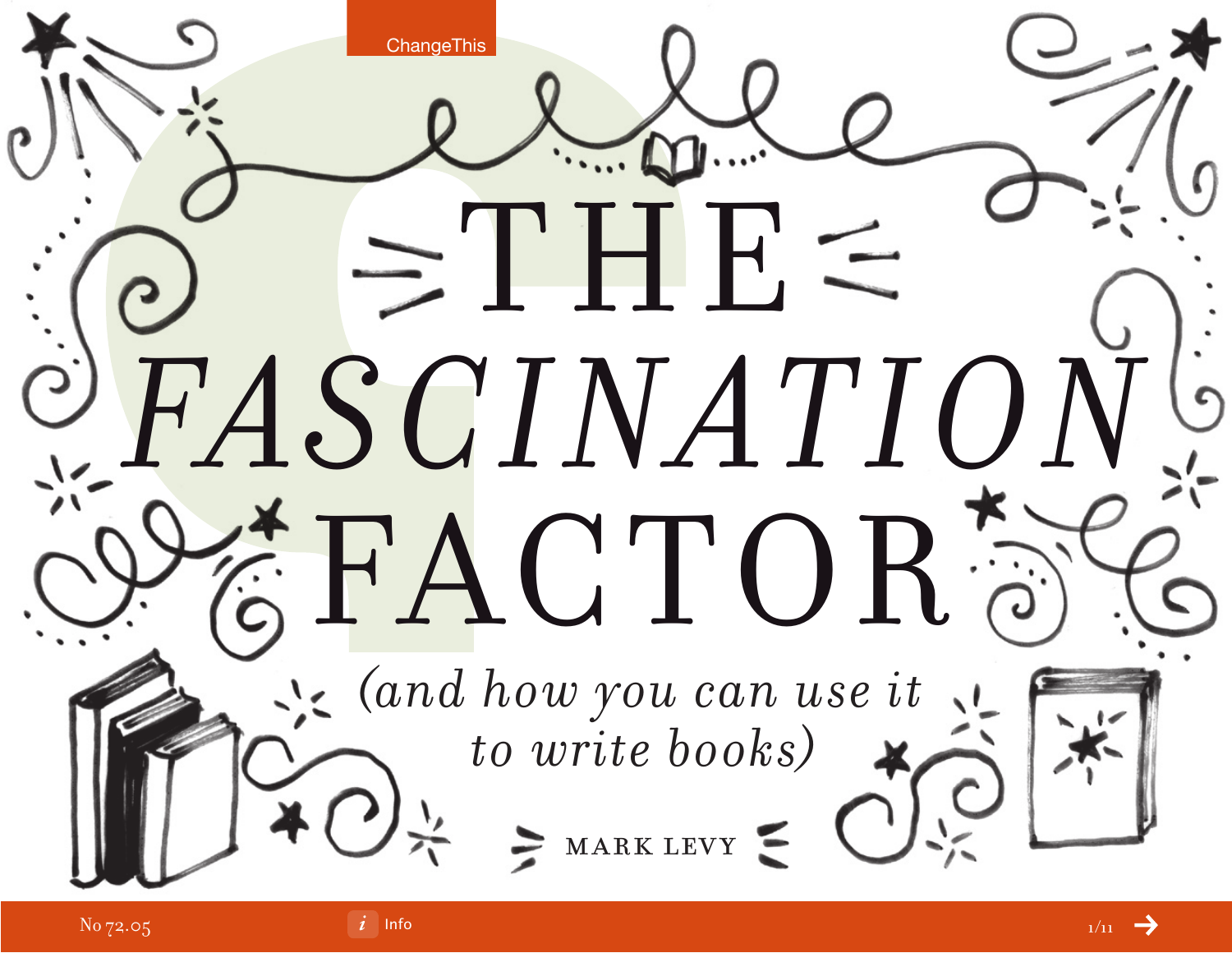**ChangeThis** 

# *W hen writing a book, trying hard to please the market doesn't work.*

One of the hats I wear is that of writing coach. I guide businesspeople in writing books. During a typical first session, my client isn't sure what their book will be about, but they take guesses.

They tell me about what they think the marketplace wants, what they believe they can sell, and what might elevate them to guru status. They start tossing around premises. I stop them.

Books indeed need readers, so thinking about audience is important. Books also help writers achieve career goals, so thinking strategically about how a book can advance one's business makes sense.

But looking at those things too early leads to a bland book. Why?

The writer starts misplacing their attention. Instead of focusing on the best things they've learned and on telling readers what they need to hear, the writer tries reading minds so they can give the market exactly what it expects and approves of. They, in effect, become the market's puppet.

In an effort to please everyone, the writer comes up with tame, uninspiring premises. Me-too premises. Ones easily dismissed.

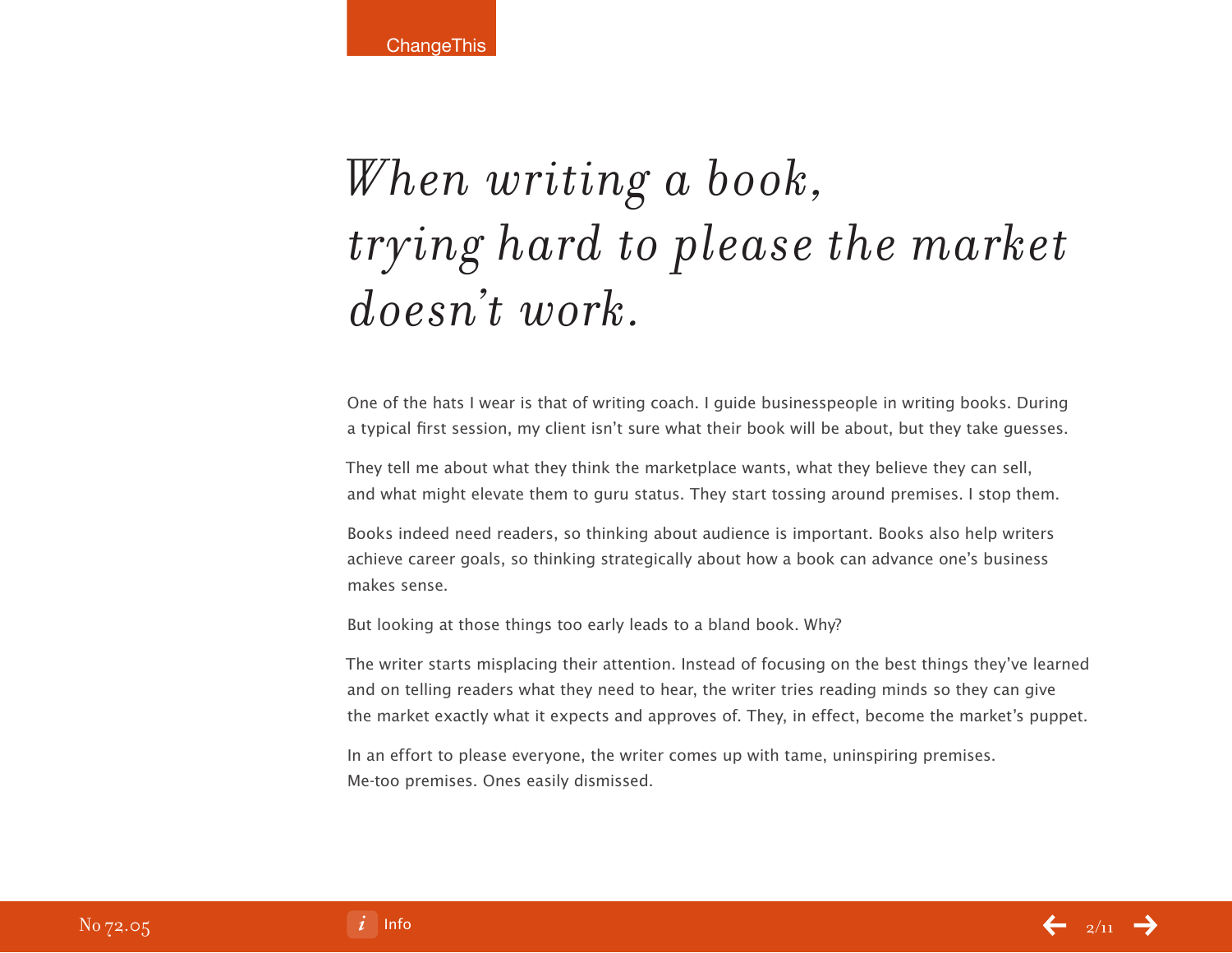The situation reminds me of a scene from the American version of The Office. When Andy is transferred, he tries to curry favor with his new boss, Michael, by subtly imitating Michael's word choices and speaking cadence.

At first Michael likes him, because he and Andy seem oddly similar. After a while, though, Andy's parroting becomes a nuisance, because he won't make a decision on his own and is always waiting to follow Michael's lead.

On The Office, this yes-man dynamic is funny. In real life, it's sad.

If you want to write a book that's at all original, that's at all valuable to the market, that's at all like you at you at your best, you need to adopt a leadership position.

## If you want to write a book that's at all original, that's at all valuable to the market, that's at all like you at you at your best, you need to adopt a leadership position.

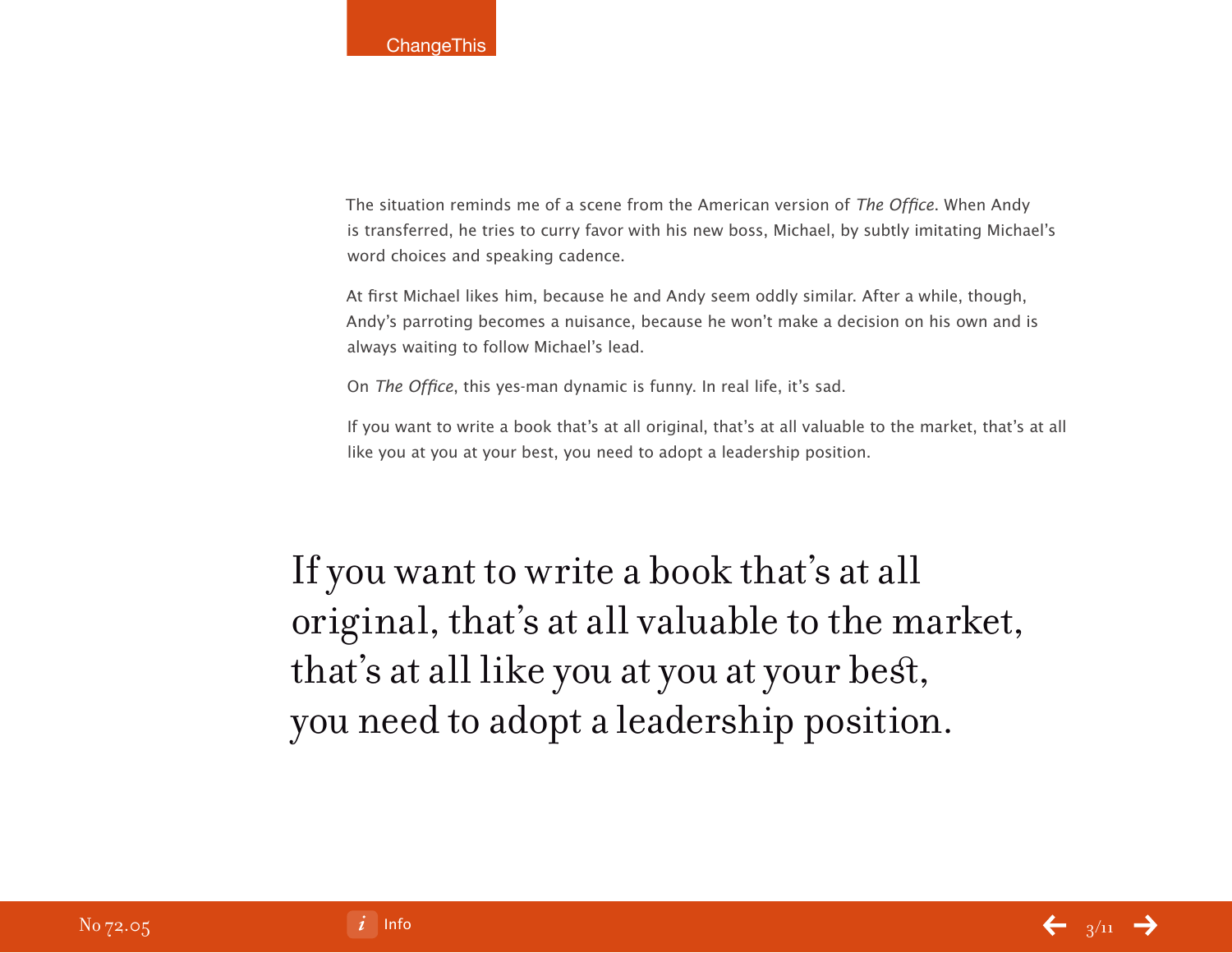### Meaning is where your power resides.

As Eric Maisel says, writing a book creates meaning. You're bringing something into the world that doesn't yet exist. You get to decide what fits and what doesn't.

Think of yourself as a filter. As you've moved through life, you've sifted through countless experiences, stories, and ideas. Some you've forgotten. Others stick with you. You can't shake them. There's a reason for that.

It's from that storehouse of unshakeable organic meaning inside your head where your book should begin. By starting from meaning, you'll have a book that has your stamp on it and is unlike any other. Meaning is where your power resides.

To begin, temporarily put aside the considerations of others and of worldly success, and make a list. What kind of list?

It's an inventory of everything that fascinates or has fascinated you at any point in your life. I'm talking about a list consisting of things like:

- anecdotes
- experiences
- facts
- figures
- hypothesis
- insights
- pet philosophies
- prejudices
- controversies

• processes • methods

• case studies • analogies

- risks
- surprises
	- memories
	- business models
- role models

• dreams • nightmares

• URLs • blogs • scenes

- screwy notions
- poems
- 
- jokes
- riddles
- myths • trips
- conversations
- art
- plays
- books
- movies
- TV shows

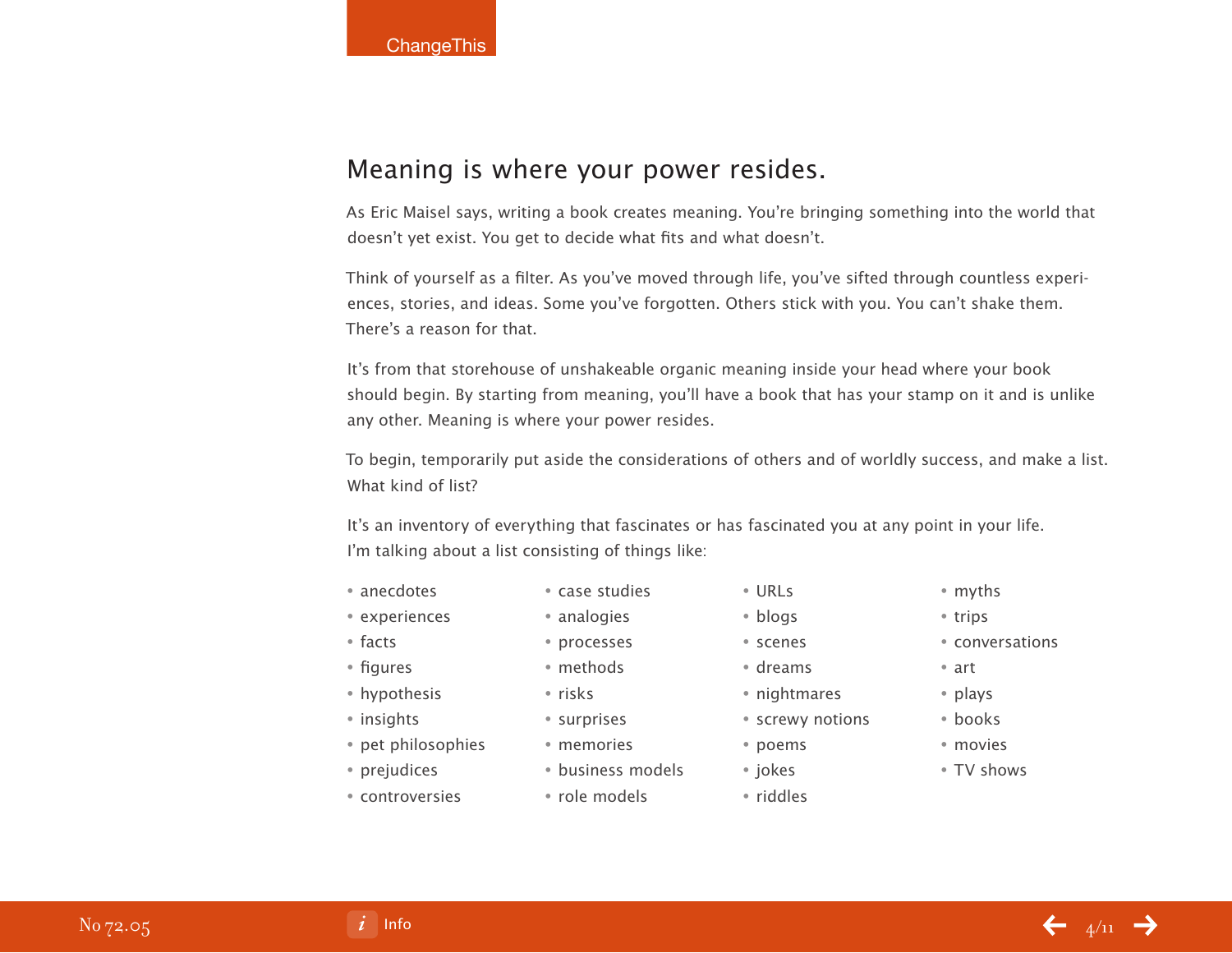The list needn't be in any particular order. Anything that you think should make the list, makes the list. Good or bad. Big or small. Important or trivial. Ordinary or weird.

Don't wonder why a particular item fascinates you. Don't worry if an item is "book-worthy" or has anything to do with your core business. Your task is to list things that, for whatever reason, have energy for you. Items that radiate.

## You're bringing something into the world that doesn't yet exist. You get to decide what fits and what doesn't.

What you're doing is playing a game: You're treating anything that appears in your mind as potentially valuable book material.

Compose your list through any methods you please. I advise my clients to use a combination of freewriting sessions and plain old daydreaming spread over the course of days. (See "Additional Thoughts.")

While composing your list, it can be helpful to think about life in conceptual sections. You might, for instance, devote a thinking session to all the best advice you've ever received. You might then do a session on worst advice you've ever received. After that, you could conduct a session on your brightest achievements.

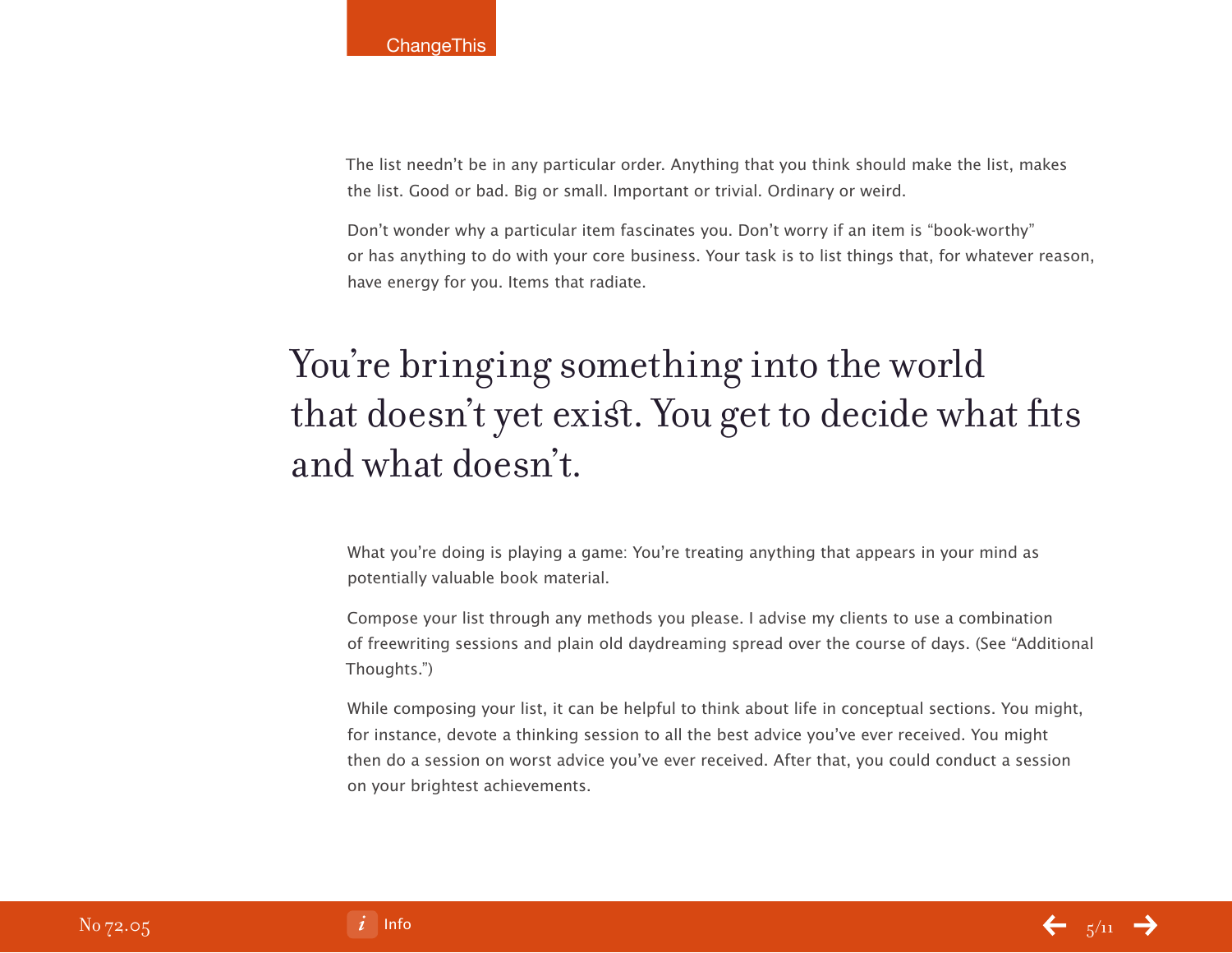By examining your life in sections—even if they're sections you're arbitrarily making up on the fly—you're apt to recall things that would have eluded you if you had considered life as a whole.

Once you've made your list, only then should you start thinking about would-be readers and business goals.

- Who might the audience be?
- How are they different from the rest of the population?
- What kinds of things does that audience need to hear?
- What's the single most important thing they need to hear?
- What are you qualified to tell them?
- What kind of book stands the best chance of getting everyone exactly what they want?
- What book demands to be written?

Once you've thought about audience and goals, then you can spread out the pages of the fascination list on a table, so you can study them, move items around, add to them, group them, and look for themes. And, believe me, you'll find themes.

Don't wonder why a particular item fascinates you. Don't worry if an item is "book-worthy" or has anything to do with your core business.

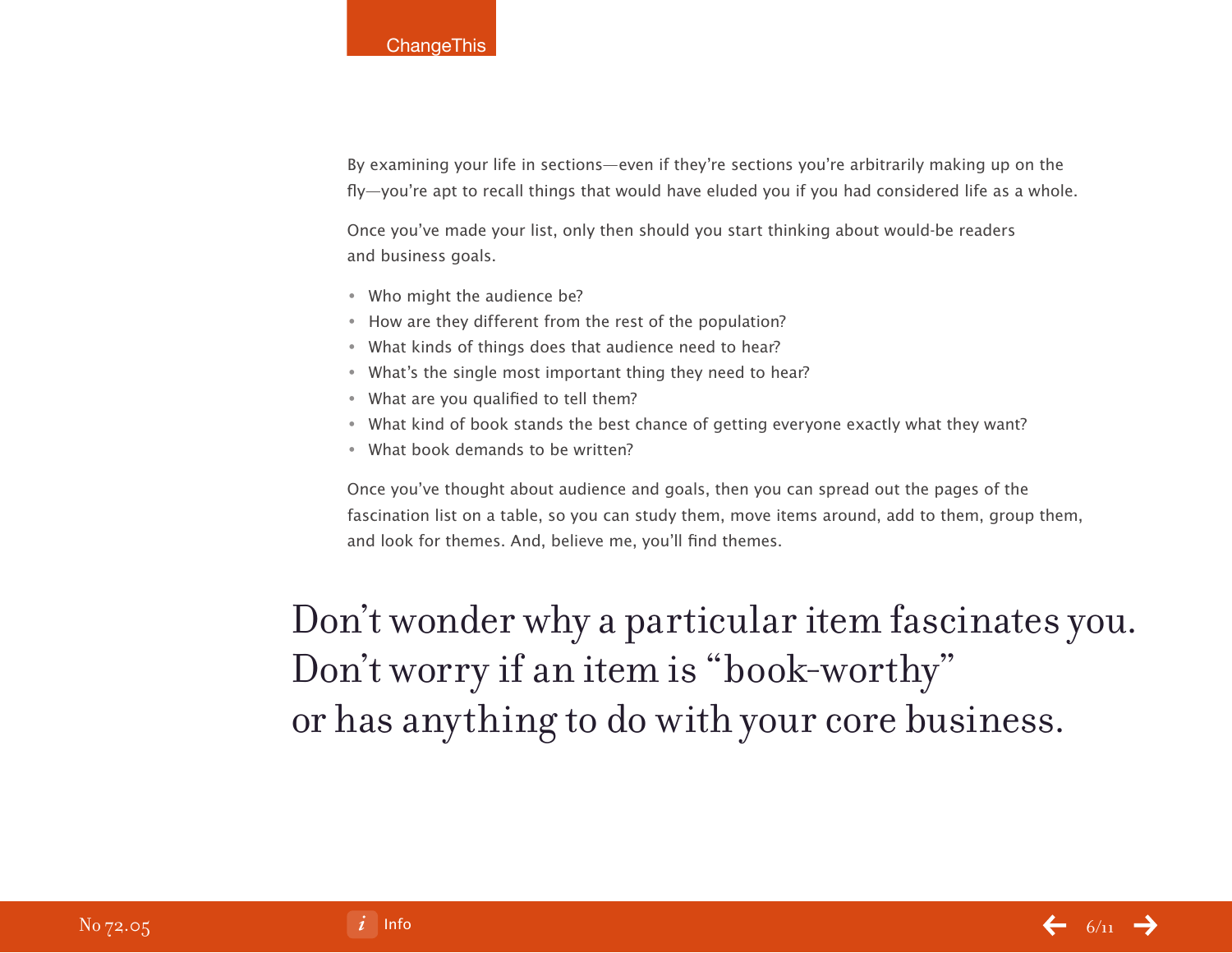### Finding themes.

Human beings are natural meaning-makers. We spot patterns, notice gaps, formulate questions, and hatch ideas without trying. It's like what Edward Tufte meant when he wrote "the act of arranging information becomes an act of insight."

Our minds race by recombining what's in front of us. Seeing what's interested us in life laid out in front of us acts as fuel.

From these places of energy, you can craft the book's premise and much of its supporting material. This material comes from an honest place within you. It comes from a spot in your brain where you keep the things you can't forget.

Using this "fascination method," everyone gets a fair hearing, including you as meaning maker and you as business person, as well as your potential reading audience.

Now the full book-writing can begin. The resulting book will stand a better chance of being something readers can use, and that's uniquely yours.

This spirited production method isn't only for book-writing. Any storyteller can use it no matter the medium.

You might even consider using fascinations as a means of thinking up new businesses, products, or services you might want to offer to your clients.



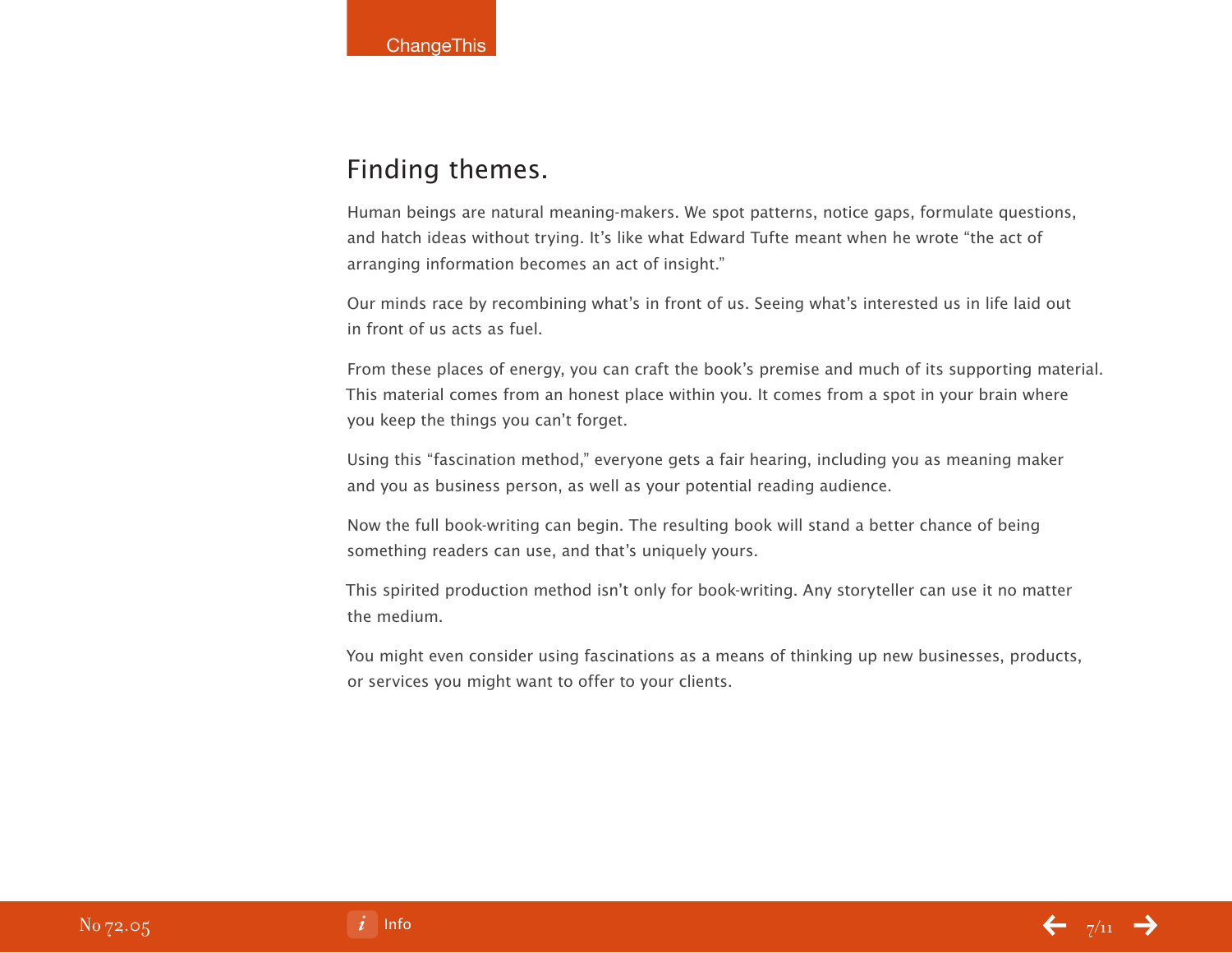### More Fascination Factor tips to keep in mind.

→ **Using this technique should be energizing and fun.** If you feel pressured, you're probably trying too hard to come up with fascinations of importance.

Yes, a fascination can be life-changing (e.g., a financial strategy that turned your business around), but it can also be mundane (e.g., your family trip to Lake George when you were six, and it rained).

→ **Try listing as many fascinations as you can.** After all, you need an inventory of thoughts to draw from. You've got to start from somewhere.

If you don't put things down, if you're slow putting them down, if you try judging their worth too soon, you won't have anything to create with.

Treat each thought as if it's as good as the next. Each might be an answer, or it might be a link to an answer. As William Stafford wrote, good or bad, "one thought will help the next one come."

→ One of the ways you can compose your list is through freewriting. What is freewriting? It's a way of using writing, not just to record thought, but to generate it.

Open a blank document in your computer (or grab pen and paper), set a timer for ten minutes, and start writing about what's fascinated you in life.

As you hit the keys, don't worry if what you're writing is grammatically or syntactically correct. Don't worry if the prose itself is interesting or stays on point. Also, don't stop for any reason until the timer sounds.

If you run out of things to say, just start talking about your day or a trip you plan on taking. In short, keep typing. As you do, start guiding yourself back to fascinations.

What you're doing is using the screen to watch yourself think.

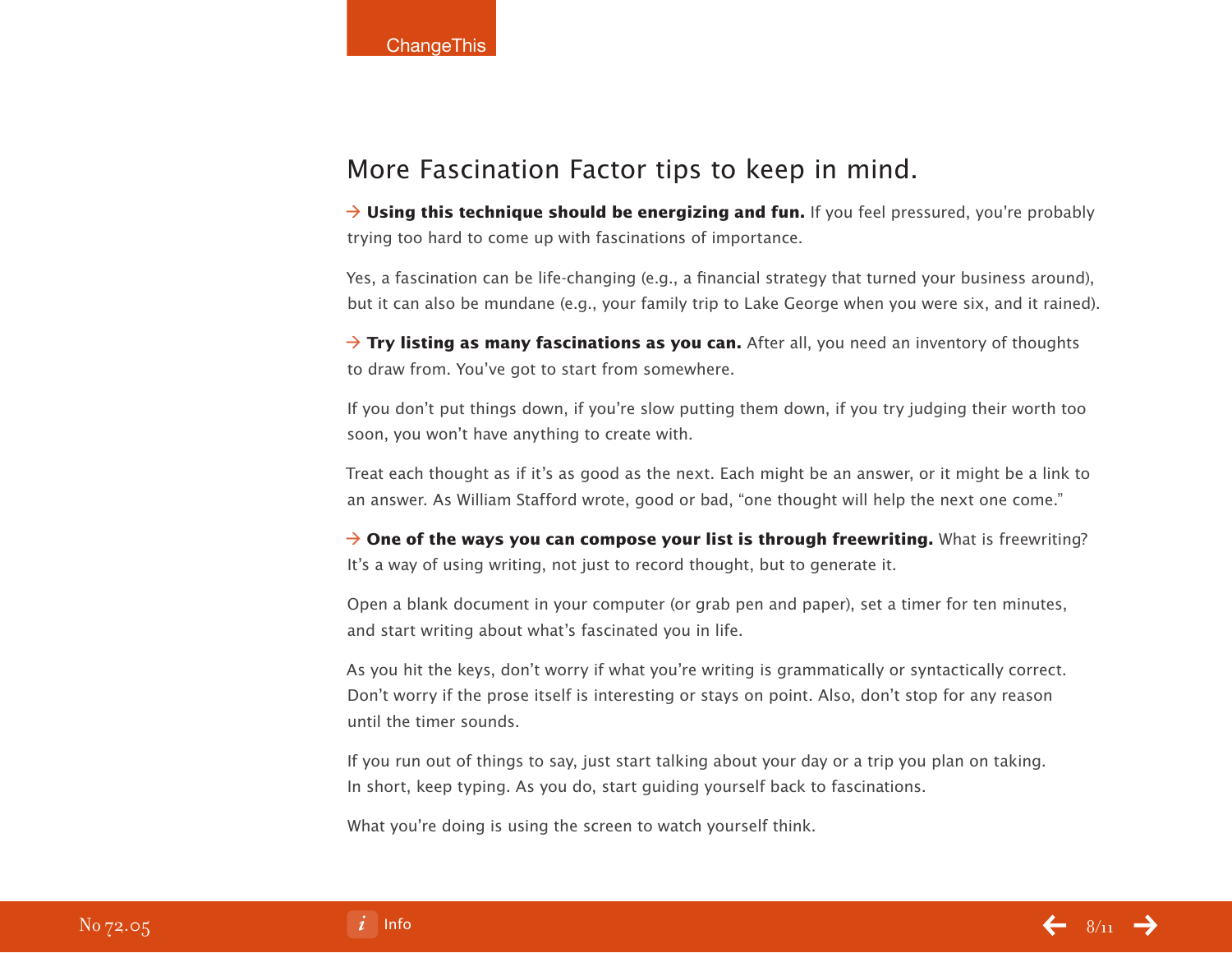When the first ten-minute session concludes, try for more. Conduct sessions during spare moments throughout the day.

After a few days, review your writing, cull out the important points, and consolidate them into a list (or lists).

**→ Some people record their fascinations on a portable voice recorder.** Others write theirs on index cards or sticky notes, so they can spread them out on a table and move them around. Use what works for you.

 $\rightarrow$  **Human beings are endlessly creative.** We can make any two ideas relate, no matter how distant they seem from one another. Making random ideas relate is, in fact, a common writer's exercise. For example: Write an essay that includes the words cheddar, bumpkin, demarcation, and NASA.

Do you doubt your ability to complete the exercise? Of course not. It might take some thought, but it wouldn't be difficult writing a piece that uses those four words in a way that's elegant and logical.

The same principles apply as you look through your fascinations for patterns. Finding patterns and interesting ideas will be easy. Some will pop out at you. Others will require study and force-fitting.

Understand, you're not trying to turn every item on your list into book material. You're using them as starting points. You're playing with each item to see if it can be used as is, or as a kindling to get you to something better.

 $\rightarrow$  **In studying your fascinations, you can't be sure what you'll come up with.** Will it be an idea for your book's core concept, or for its supporting material? There's no predicting the outcome. You're basing your decisions on the power of the material. Let the material lead you.

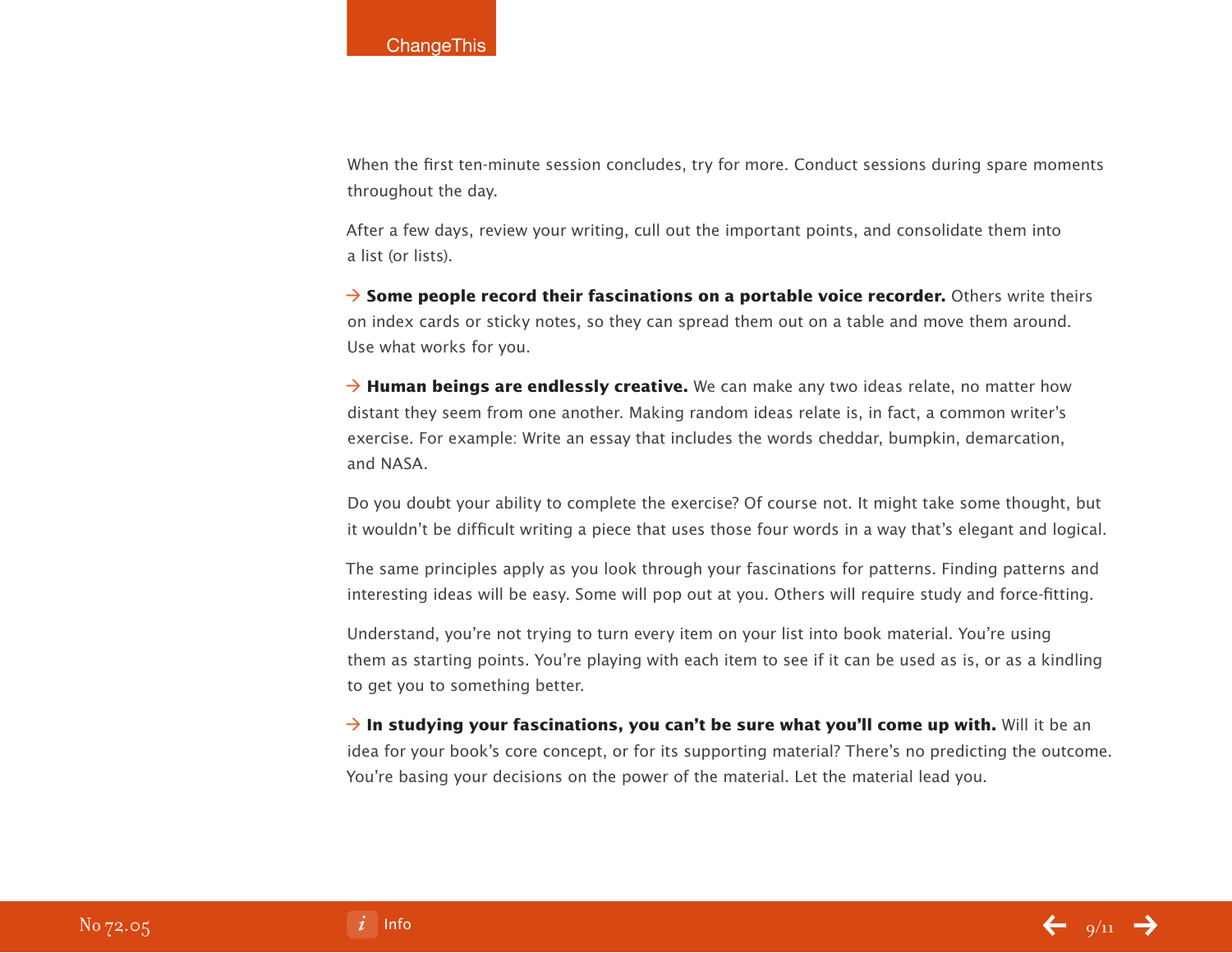

**→ For further reading about meaning,** be sure to check out the work of Eric Maisel and Rollo May, among others. For more on freewriting, read anything written by Peter Elbow or Ken Macrorie.

→ **Just to keep you inspired,** take a look at some creators who've looked to themselves before looking to the market:

 *"We do no market research . . . We figure out what we want."* —steve jobs

> *"We made them [cartoons] for ourselves, which was probably the most sensible way to do it anyway."* —chuck jones, director of bugs bunny and other looney tunes cartoons

*"If you just design for yourself, someone will identify with it. The world is big enough, and you'll find a group of people who want to dress like you."* 

—amy smilovic, founder of the fashion line, tibi

*"An artist gives you something you don't know you want. Something you might know you want the next time, but never knew you wanted before."*  —david cronenberg, director of the fly and naked lunch